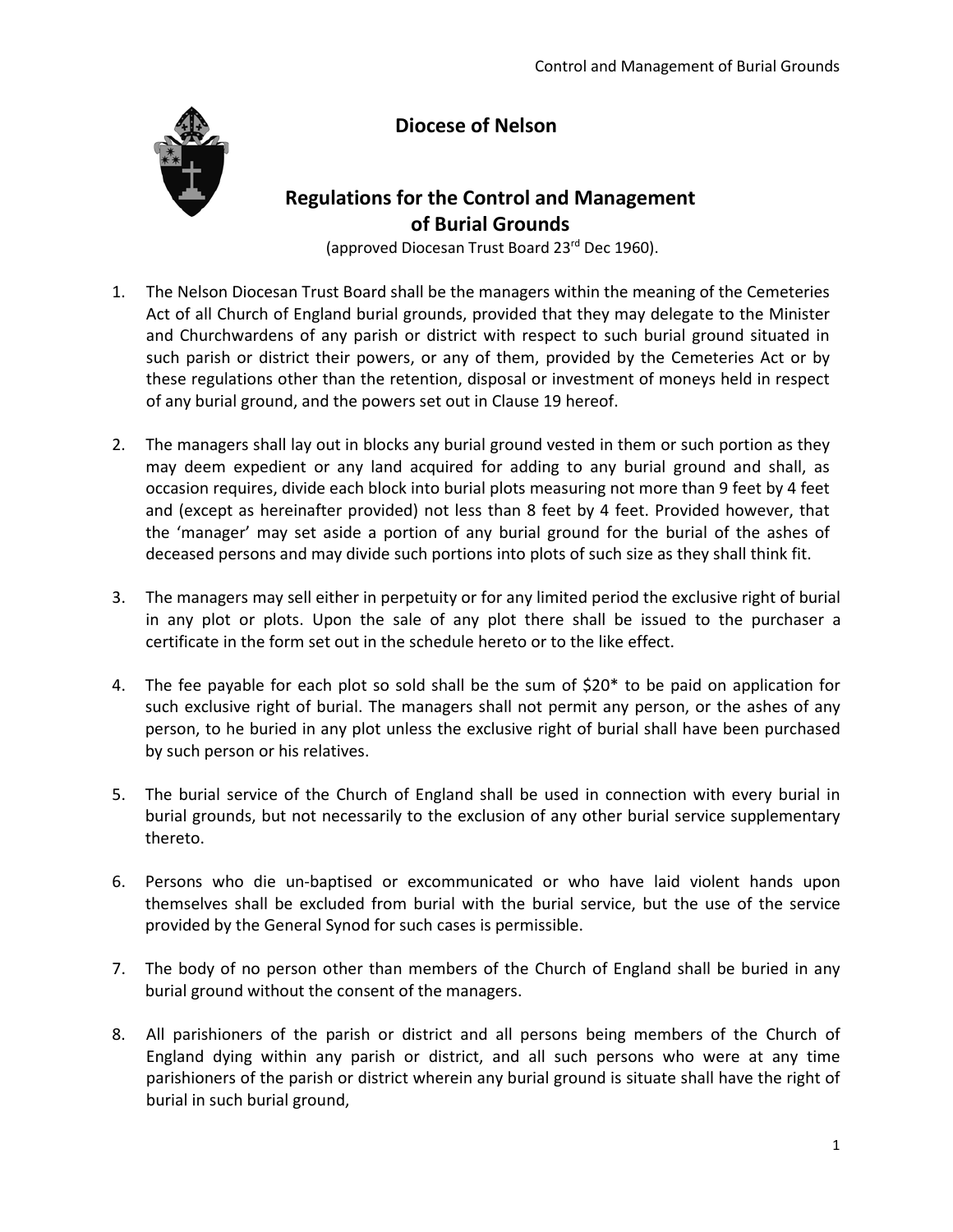- 9. It shall be the duty of the minister officiating in the parish or district wherein there is a burial ground to perform the burial service according to the rite of the Church of England over the body of any person entitled by these regulations to Christian burial therein.
- 10. Any person desiring to erect any enclosure around any grave or any monument or tombstone in any burial ground shall first obtain the written permission of the managers, who may, if they see fit, require a plan of any proposed monument or tombstone and a statement of the proposed inscription thereon. If any monument or tombstone is erected or any inscription recorded thereon without such permission or not according to the conditions upon which the same is permitted the managers may take down and remove the same. If permission is refused or is granted subject to any certain condition or conditions there shall be the right of appeal to the Bishop of the Diocese, whose decision shall be final.
- 11. No land occupied or enclosed under these regulations shall be used for any other purpose or in any manner otherwise than for the burial of the dead.
- 12. No person shall be allowed to plant in any portion at the burial ground, whether acquired or not, except by express permission in writing from the managers, any tree or shrub. Any tree or shrub planted within the burial ground may at any time be trimmed, cut down, or removed, by order of the managers.
- l3. (a) All fences, and all headstones, and other monuments must be kept in proper repair by the relatives of the deceased or the surviving holders of licenses. Any fences or monuments left in a decayed state, or broken down, may be removed by the managers.
	- (b) The managers will accept deposits of money or any real or personal property that may be vested in them as endowments for the purpose of the maintenance in perpetuity of any plot and may enter into contracts for the permanent upkeep of plots.
- 14. A sexton shall from time to time be appointed by the managers, whose duty it shall be to dig all graves required in the burial ground, and no other person shall be allowed to do so without express permission from the managers.
- 15. The Sexton's fees shall be paid in advance, and shall be fixed from time to time by the managers.
- 16. No burial shall take place except by the authority of the managers and no body shall be removed from its place of interment without the previous consent, in writing, of the Bishop of the Diocese, or his Commissary, and the managers.
- 17. The top of any coffin deposited in any part of the burial ground shall not be less than four feet six inches below the natural level of the soil.
- 18. All sums of money now held or hereafter received by the managers shall be devoted to any or all of the following purposes: